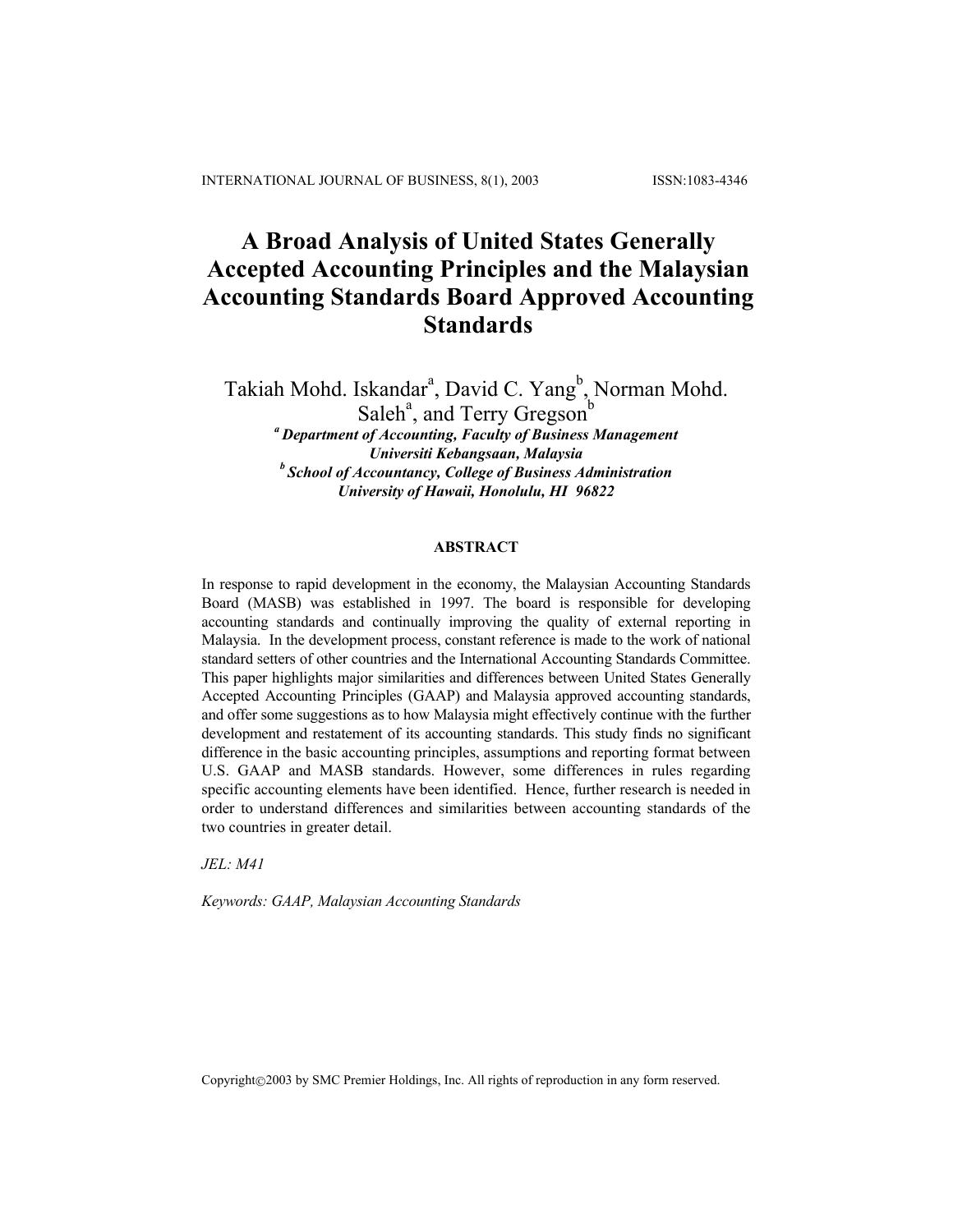#### **I. INTRODUCTION**

Since gaining independence in 1957, there has been a significant growth in the Malaysian economy. This growth has created the need for efficient and effective accounting standards and practices. The development of the accounting profession in Malaysia started in 1958, with the formation of the Malaysian Association of Certified Public Accountants (MACPA). The early development of the accounting profession was under the influence of the British. Accounting practices in Malaysia are governed by the 1965 Companies Act, which was based on the United Kingdom (UK) Companies Act of 1948.

In 1967, the Malaysian government enacted the Accountants Act and subsequently formed the Malaysian Institute of Accountants (MIA). It is empowered with the statutory authority to regulate the accounting practices in the country. However, the MIA did not contribute to the development of the accounting profession as extensively as was originally expected until the MIA was reactivated in 1987. The reactivation has brought changes to the accounting profession, which had followed the UK model for a long time.<sup>1</sup> In order to meet the increasing need for accounting standards and practices, the MIA adopted International Accounting Standards (IASs) issued by the International Accounting Standards Committee (IASC). The MIA reviews the IASs in terms of their relevance and conformance with Malaysian legal and regulatory requirements. In addition, the MIA issues Malaysian Accounting Standards (MASs) to satisfy the specific needs of industries.

The Financial Reporting Act of 1997 established MASB. The MASB has now taken over the standard setting function of the MIA. Their primary responsibility is to continually improve the quality of external financial reporting in Malaysia and to contribute directly to the international development of financial reporting. Initially, twenty-four IASs and MASs were adopted and given the status of approved accounting standards, and will remain in force until they are amended, rescinded or replaced by a new MASB standard.

In Malaysia, the government regulates accounting and reporting practices through statutory regulations including the 1965 Companies Act, the 1964 Accountants Act, the 1993 Securities Commission Act and the 1997 Financial Reporting Act. For example, all companies incorporated under the Companies Act are required to provide information according to minimal disclosure requirements prescribed in the Ninth Schedule of the Act for profit and loss accounts and balance sheets. The Securities Commission Act empowers the Securities Commission to streamline the operation of the securities and financial futures markets while the MASB is given the responsibility to issue accounting standards. Other statutory regulations that influence the accounting and reporting practices in Malaysia include the Kuala Lumpur Stock Exchange (KLSE) Listing Regulation, the 1983 Securities Industry Act, the 1983 Islamic Banking Act and the 1989 Banking and Financial Institutions Act. Hence, these legal environments contribute to the unique development of the profession in Malaysia constituting a mix between the UK, IASC and Islam as well as the local elements.

However, questions arise as to whether the information provided in the financial statements prepared within the Malaysian environment is able to meet the need of foreign investors in this country. In order to attract foreign investors and to gain their confidence in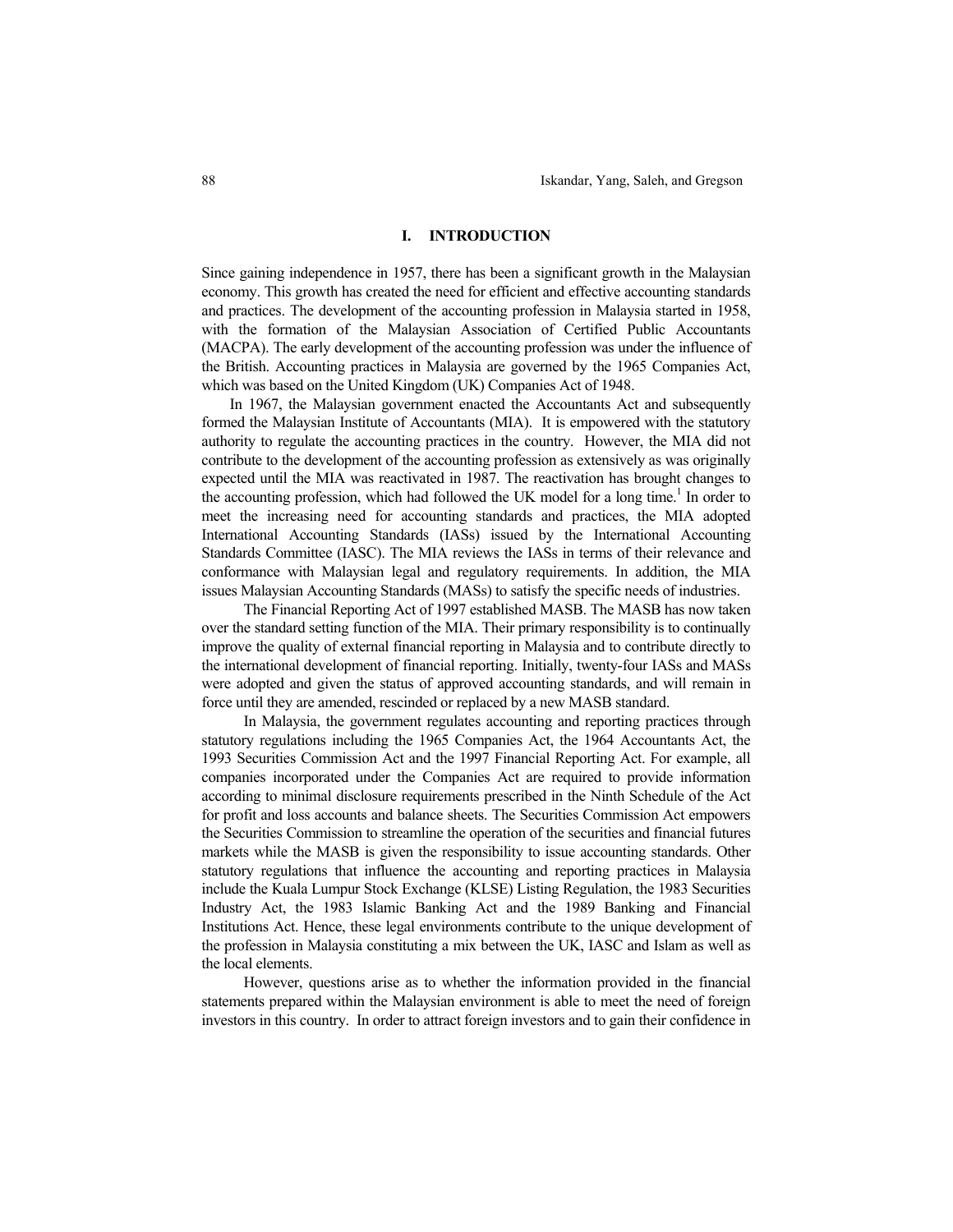the local capital market, financial statements should provide adequate and reliable information about the local business environment. This is particularly important for Malaysia because of its economic relations with foreign countries. For instance, the trade amount between Malaysia and the United States has increased rapidly in the last 20 years. The United States has become Malaysia's largest trading partner, with a total trade value amounting to RM76.6 billion in 2000,or 21% of the total trade. Meanwhile, bilateral investment with the U.S. also has been growing at a fast pace. In 2000, 24 U.S. investment projects were approved in Malaysia, with the contractual investment amount reaching  $RM12.9$  billion.<sup>2</sup> The U.S. remains Malaysia's top foreign investor in 2000, with Japan being the second largest. Consequently, the comparability of Malaysia's financial statements is of great concern to foreign investors, especially American investors. With growing investment and commercial ties between U.S. and Malaysia, it is time to study the accounting standards of these two countries and discuss their similarities and differences.

# **II. ANALYSIS OF U.S. GAAP AND MASB STANDARDS**

This section presents a broad analysis of U.S. GAAP in comparison with MASB standards. The analysis covers the accounting assumptions, basic accounting principles, accounting elements and implementation constraints contained in the U.S. FASB Statement of Financial Accounting Concepts (SFAC) as well as those in the MASB-proposed conceptual framework.

# **A. Accounting Assumptions**

U.S. GAAP is founded on certain fundamental assumptions, or basic features of financial accounting. The more important of these are: accounting entity, continuity, stable monetary unit, accrual basis, and accounting periods (FASB SFAC No. 5; Nikolai & Bazley, 2000). Additionally, a doctrine of conservatism is often added as a modifying convention. In Malaysia, these assumptions are contained in the Proposed Framework for the Preparation and Presentation of Financial Statements.<sup>3</sup> The following paragraphs discuss some of these important assumptions of basic accounting practices in the U.S. and Malaysia.

1. The Continuity Assumption

With respect to the continuity assumption, the MASB-proposed conceptual framework requires that financial statements be prepared on the assumption that an enterprise is a going concern and will continue in operation for the foreseeable future. Hence, it is assumed that the enterprise has neither the intention nor the need to liquidate or materially curtail the scale of its operation. This assumption parallels U.S. GAAP.

# 2. The Assumption of a Stable Monetary Unit

On the assumption of a stable monetary unit, U.S. GAAP provides that financial statements in the United States are expressed in terms of U.S. dollars. Changes in the purchasing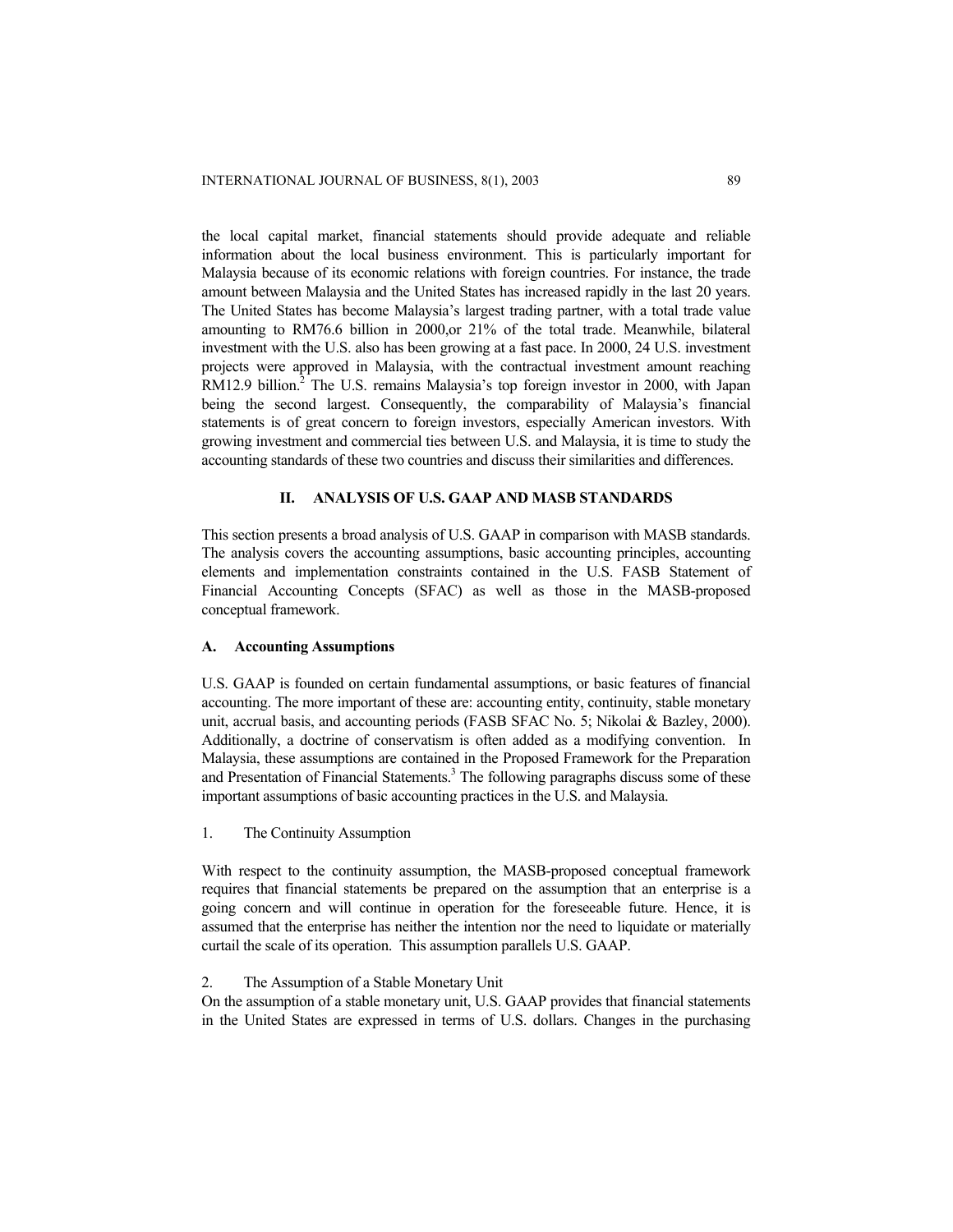power of the dollar are not reflected in the basic financial statements. Malaysia follows essentially the same approach: the measurement unit is the Ringgit Malaysia. Changes in purchasing power of this currency are not adjusted in the basic financial statements.

# 3. The Accrual Basis

The accrual basis is the linchpin of U.S. GAAP. As stated in Accounting Principles Board (APB) Opinion No. 4, the determination of periodic income and financial decisions depends on the measurement of economic resources and obligations and changes in them as the changes occur. The MASB follows this statement in its requirements for the preparation of financial statements. Paragraph 31 of the MASB-proposed conceptual framework states that the effects of transactions and other events are recognized when they occur (and not as cash or its equivalent when received or paid). They are recorded in the accounting records and reported in the financial statements of the period to which they relate. Thus, users of financial statements are informed not only of past transactions involving the payment and receipt of cash but also of obligations to pay cash in the future and of resources that represent cash to be received in the future. This information is most useful to users in making economic decisions.

## 4. The Accounting Period Convention

The periodicity assumption implies that the economic activities of an enterprise can be divided into arbitrary time periods. The MASB, in the proposed conceptual framework, states that it is necessary to determine the relevance of each business transaction or event to one specific accounting period because of the need to divide continuing operations into arbitrary time periods. This is in line with U.S. GAAP.

# 5. The Doctrine of Conservatism

The doctrine of conservatism, once expressed as "to provide for all probable losses and recognize no unrealized gain" has been muted somewhat in the United States over the years. Financial Accounting Standards Board (FASB) SFAC No. 2 notes that assets and liabilities are frequently measured in the context of significant uncertainties. Historically, managers, investors and accountants have preferred that foreseeable errors in measurements be in the direction of understatement rather than overstatement. An example of the application of the U.S. doctrine of conservatism is the lower of cost or market rule for inventories. In this respect, the MASB is similar to U.S. GAAP. Another example of the application of this doctrine in Malaysia is the MASB requirement that an expected loss is to be recognized immediately as an expense when it is probable that total contract cost will exceed total contract revenue.

The discussion above shows that there are no basic differences between U.S. GAAP and MASB standards with respect to accounting assumptions. The reason may be that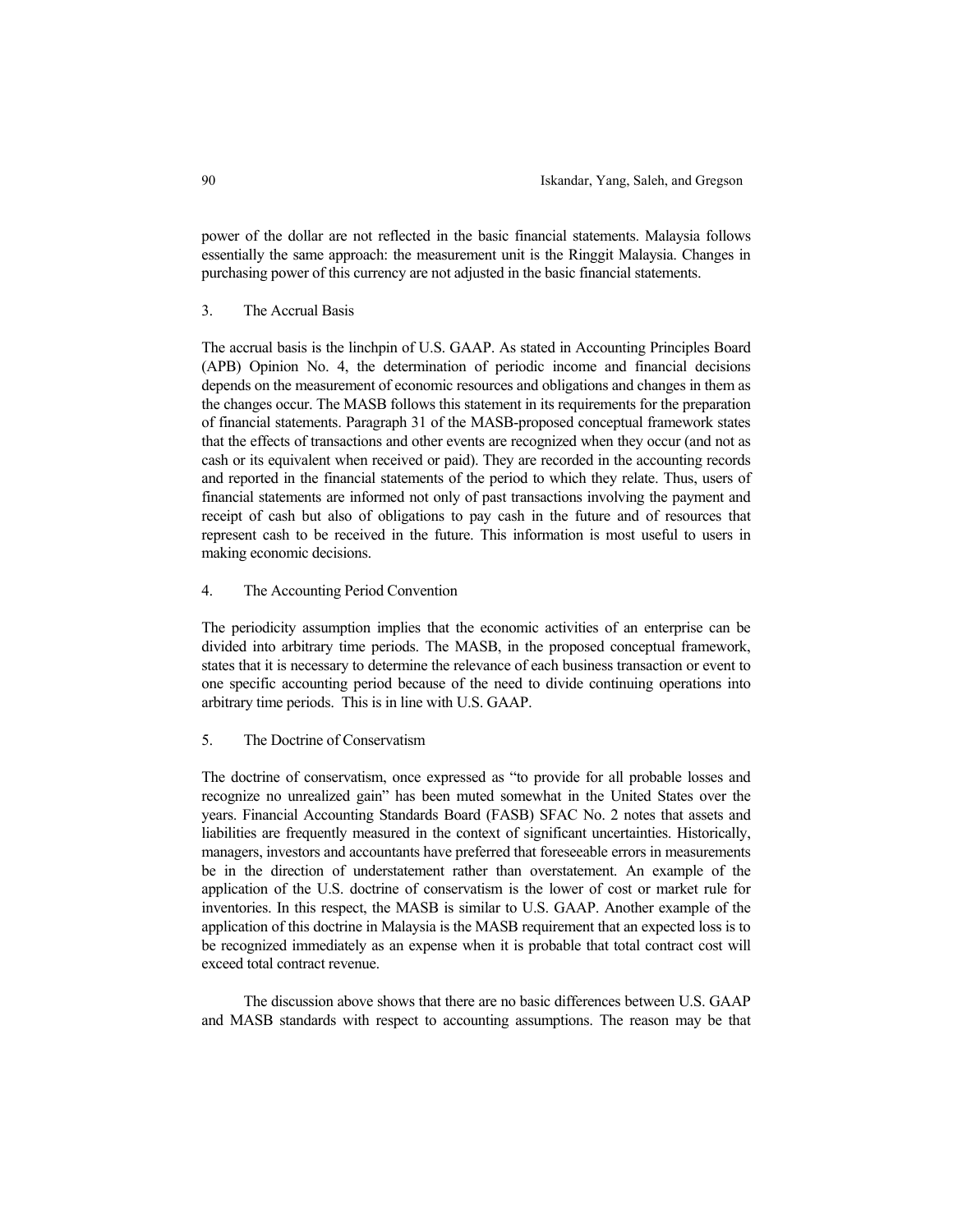MASB standards are initially adopted from IASs and MASs issued by the Councils of MIA and MACPA prior to the creation of MASB, which were then given the status of approved accounting standards (MASB, 1999). Each of these IASs and MASs is subsequently amended, rescinded or replaced by a new MASB standard. In developing its accounting standards MASB has always been in support of international harmonization of financial reporting. Consequently, the standards are developed with reference to the work of other national standard setters such as Australia, Canada, New Zealand, the United Kingdom, the United States of America and the IASC (MASB, 1999). Accordingly, MASB standards are broadly consistent with present international practice.

## **B. Basic Principles**

In essence, the U.S. FASB framework comprises four basic principles: cost, realization, matching and full disclosure. These principles also exist implicitly in the MASB-proposed conceptual framework. The status of each of these principles is discussed in the following paragraphs.

# 1. Cost Principle

For reasons of objectivity, Malaysia rigorously follows the historical cost bases for valuation. This is in line with U.S. GAAP. According to the MASB-proposed conceptual framework, the application of the historical cost principle is based on the credibility provided by the going concern assumption. The framework provides four bases of measuring elements in the financial statements, i.e. historical cost, current cost, realizable value and present value. For asset valuation purposes, the application of historical cost is combined with other methods such as the use of lower of cost or net realizable value for inventories. A departure from the application of the historical cost principle is observed in MASB Standard 15, "Property, Plant and Equipment", whereby the standard allows revaluation of fixed assets, which is allowed by the U.S. Statement of Financial Accounting Standards (SFAS) No. 121 as well.

2. Realization Principle

In Malaysia, the application of the realization principle basically agrees with the U.S. conceptual framework. The general guideline simply states that income is recognized when an increase in future economic benefits that is either related to an increase in an asset or a decrease in a liability can be measured reliably (MASB Standard 9 and Proposed Framework for the Preparation and Presentation of Financial Statement).

## 3. Matching Principle

Under U.S. GAAP, expenses are recognized and matched against revenue within the same accounting year on the basis of: (a) associated cause and effect, (b) systematic and rational allocation and (c) immediate recognition. In Malaysia, the MASB-proposed conceptual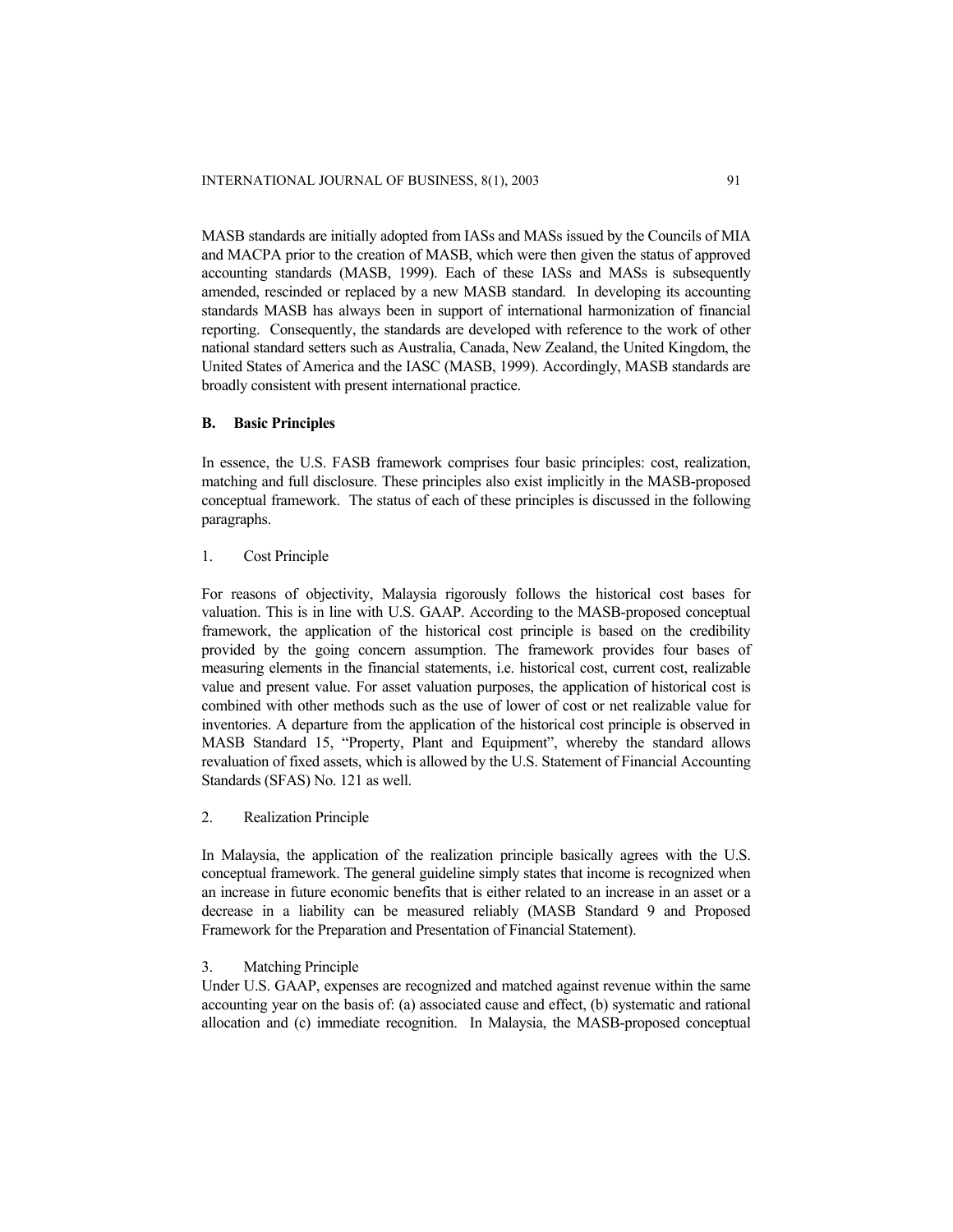framework is substantially in accordance with U.S. GAAP. The MASB framework requires that expenses be recognized in the income statement on the basis of a direct association between the cost incurred and the earning of specific items of income.

## 4. Full Disclosure Principle

The FASB conceptual framework recognizes that it is impossible to report all relevant information in the financial statements. Full disclosure, under U.S. GAAP, requires that judgment be used in determining what information best satisfies the full disclosure principle within reasonable cost limitations. The term "full disclosure" is not mentioned explicitly in the MASB-proposed framework. The concept of "completeness" as required in the MASB-proposed conceptual framework means that information in financial statements must be complete within the bounds of materiality and cost. Malaysianapproved accounting standards also require that financial reports include five major components of financial statements: (a) a balance sheet, (b) an income statement, (c) a statement showing either all changes in equity or changes in equity other than those arising from capital transactions with owners and distributions to owners, (d) a cash flows statement and (e) accounting policies and explanatory notes (MASB Standard 1). Other disclosure requirements include statements of accounting policies, presentation of current assets and current liabilities (MASB Standard 1) and reporting of segment information (MASB Standard 22). These standards provide guidelines for the presentation of financial statements and minimum requirements for the content of the statements.

 In terms of basic accounting principles, this study finds similarities between U.S. GAAP and MASB standards.

#### **C. Implementation Constraints**

The FASB conceptual framework is modified by three basic implementation constraints: (1) cost-benefit analysis, (2) materiality and (3) conservatism. These constraints are addressed separately in the MASB-proposed conceptual framework.

1. Cost-Benefit Analysis

Paragraph 6 of the MASB-proposed conceptual framework requires all financial statements to be prepared in accordance with approved accounting standards issued or adopted by MASB. However, an exemption from the application is allowed if the benefit of a particular disclosure exceeds its costs. The need for cost-benefit considerations in the application of any specific standard is particularly necessary for smaller entities. This is consistent with the requirements in the FASB conceptual framework with regard to costbenefit analysis.

2. Materiality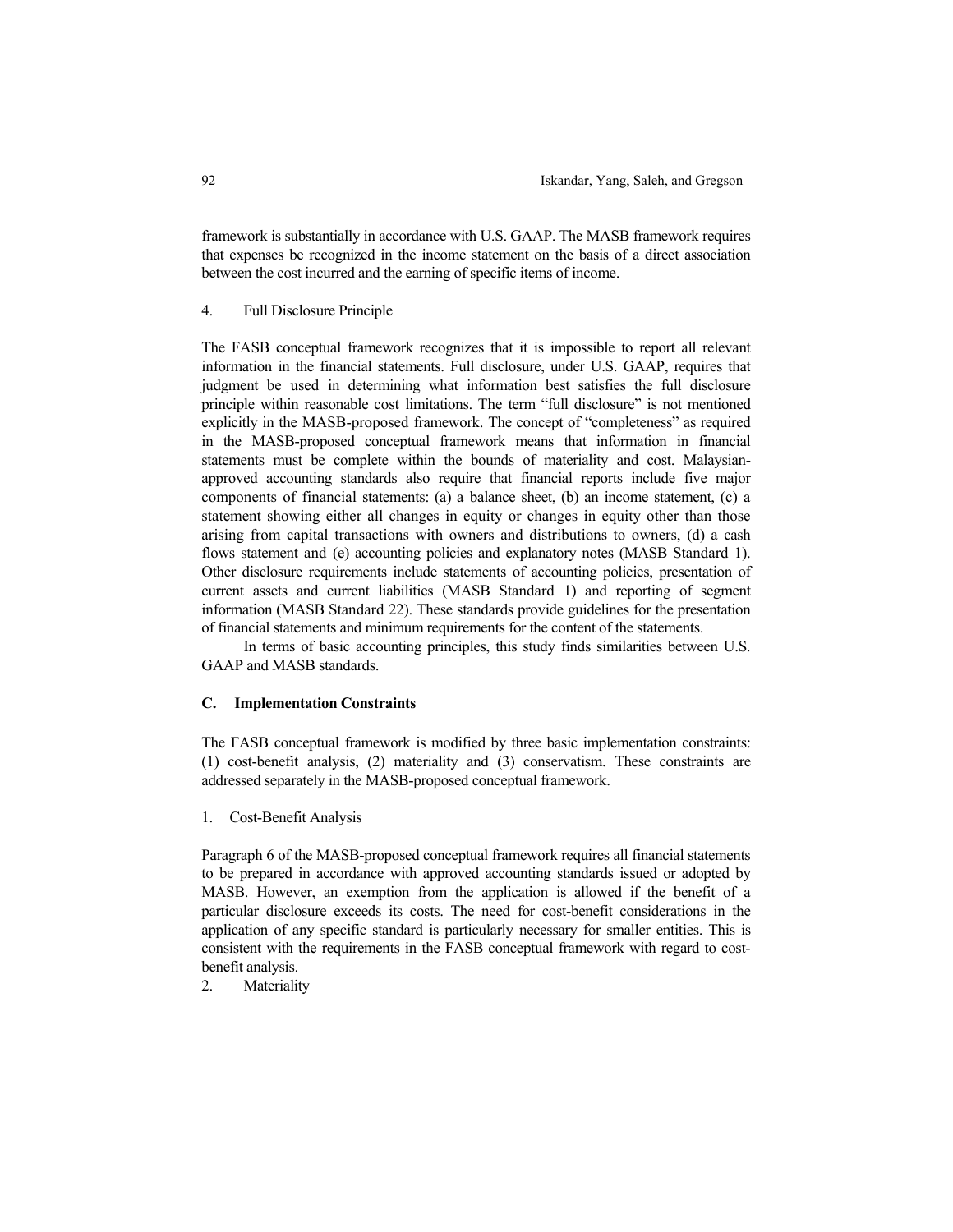As in U.S. GAAP, materiality is addressed explicitly in the MASB-proposed conceptual framework. It states that the relevance of the information is partly affected by materiality. Paragraph 45 of the MASB-proposed conceptual framework provides a threshold of cut-off points for materiality rather than being a primary qualitative characteristic which information must have if it is to be useful.

# 3. Conservatism

Under current U.S. GAAP, conservatism should be used when a degree of skepticism is warranted. For example, under U.S. GAAP, the completed contract method of accounting for long-term construction contracts is indicated when the extent of progress toward completion, contract revenue and contract costs cannot be reasonably estimated. In Malaysia, the percentage-of-completion method is prescribed to record contract revenue and costs with the need for conservatism (MASB Standard 7). This method can be applied for the recognition of contract revenues and costs when the outcome of the contract can be reliably estimated. However, when total contract cost is expected to exceed total contract revenue, the expected loss should be recognized immediately (paragraph 40, MASB Standard 7).

Based on the above discussion, it can be concluded that a consistency exists between U.S. GAAP and MASB standards in the implementation constraints.

# **D. Accounting Elements**

Accounting elements in MASB standards refer to specific rules regarding assets, liabilities, owners' equity, revenues, expenses and income. These elements are discussed in turn in the following paragraphs.

#### 1. Assets

Assets, under the MASB-proposed conceptual framework, are resources controlled by the enterprise as a result of past events and from which future economic benefits are expected to flow to the enterprise. For the purpose of this paper, assets are grouped into accounts receivables, inventories, fixed assets, intangible assets and investments. These categories of assets will be discussed in turn.

#### a. Accounts Receivables

Because of adherence to the matching principle and accrual basis of accounting, U.S. organizations must use the allowance approach to value doubtful receivables. In Malaysia, with the exception of financial institutions,  $\frac{4}{3}$  there are no approved accounting standards for the measurement of bad and doubtful debts. The practice, however, relies on the prudence consideration of MASB Standard 1, which requires the disclosure of any provisions to be made. The application of this is left to the discretion of the reporting entity. Therefore, in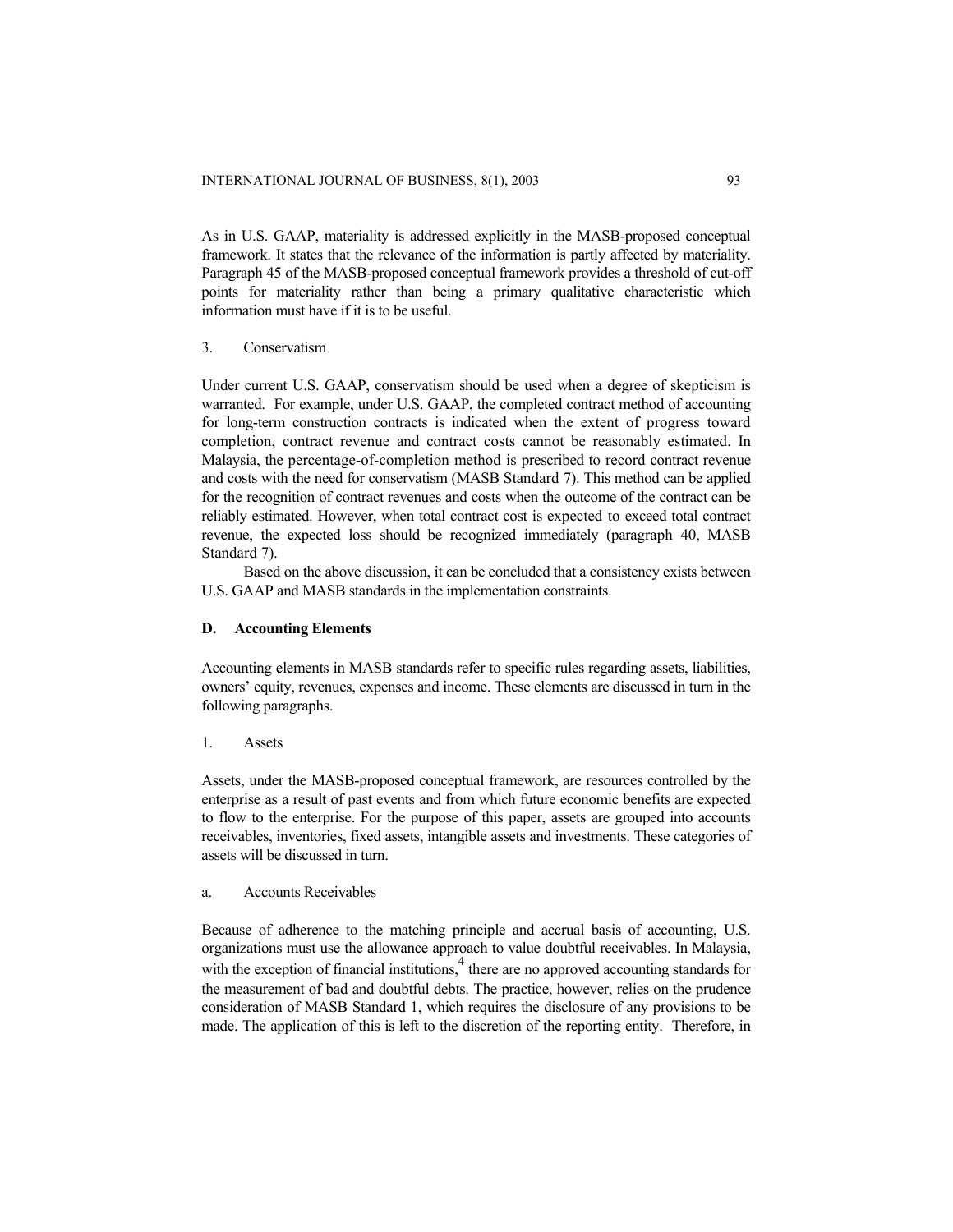practice, two methods are available to value receivables: direct write-off and provision for doubtful accounts (Tan, 1997). In this regard, differences exist between U.S. GAAP and MASB standards.

#### b. Inventories

Inventories in Malaysia are measured at lower of cost or net realizable value (MASB Standard 2). To measure cost, Malaysia follows Western traditional cost allocation methods, including FIFO, LIFO, weighted–average and specific identification. However, U.S. GAAP adopts the lower of cost or market method. Although U.S. GAAP and MASB standards both depart from the historical cost principle, they differ between each other in the valuation method whereby U.S. practices lower of cost or market value while MASB uses lower of cost or net realizable value.

# c. Fixed Assets

Under U.S. GAAP, the normal accounting basis for fixed assets is historical cost and revaluation is not allowed. However, though historical cost is applied in Malaysia, revaluation is allowed as an alternative treatment for certain assets. The disclosure requirement for fixed assets is contained in MASB Standard 1, which requires the disclosure of property, plant and equipment on the face of the balance sheet. Specifically, MASB Standard 15 deals with the definition of fixed assets, determination of costs for purchased, exchanged, or self-constructed fixed assets and subsequent expenditures for fixed assets. In addition, MASB Standard 14 deals with the determination of depreciation charges and the accounting treatment of fixed asset depreciation. MASB Standard 19 requires that the amount of borrowing costs that have been capitalized as part of the carrying amount of fixed assets be disclosed.

 In the United States, ordinary repairs are charged to expense while extraordinary repairs are capitalized. The rule is simple; the application is difficult. The problem is one of finding objective criteria for measuring future benefits, if any, from extraordinary repairs. MASB Standard 15 provides that a subsequent expenditure on property, plant and equipment, including addition and repair, "… is only recognized as an asset when the expenditure improves the condition of the asset beyond its originally assessed value" (paragraph 28). The increase in future benefits can be in the form of an extension in the asset's estimated useful life, an increase in capacity, substantial improvement in the quality of output and a reduction in operating cost (paragraph 19).

#### d. Intangible Assets

In the United States, APB Opinion No. 17 requires that the cost of intangible assets be amortized over a period not to exceed 40 years. However, according to SFAS 142, companies can keep goodwill on the books until it has been impaired, or if it drops in value. Research and development (R&D) expenditures are expensed in the period incurred (SFAS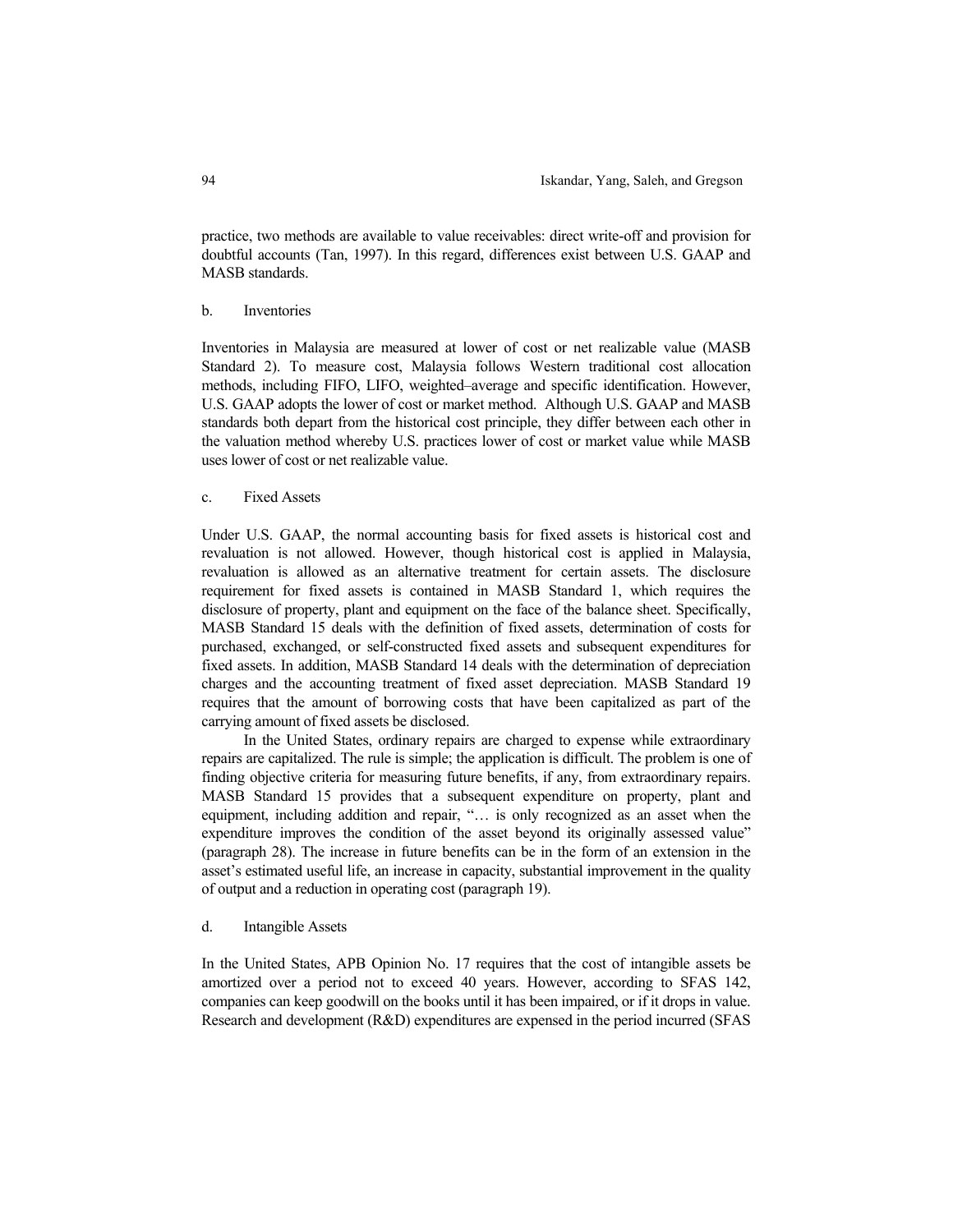No. 2). In Malaysia, over the years there have been three different accounting treatments for intangible assets, namely direct write-off, capitalization on a permanent basis or capitalization and amortization of the expenditure incurred (Ng, 1994). However, according to the recently-issued MASB Standard 4, research costs should be recognized as an expense in the period in which they are incurred and should not be recognized as an asset. Development costs, on the other hand, should be recognized as an asset when all of the criteria stated in the standard are met.<sup>5</sup> Otherwise, the development costs should be expensed when incurred.

e. Investments

In Malaysia, the accounting method for investments is contained in IAS No. 25. The standard requires "current investments"<sup>6</sup> to be carried in the balance sheet at either (a) market value or (b) the lower of cost or market value, determined either on an aggregate basis or on an individual investment basis. Long-term investments, on the other hand, should be carried in the balance sheet at (a) cost or (b) revalued amount or (c) in the case of marketable securities, the lower of cost or market value determined on a portfolio basis. Market value is only applicable for current investments. If market value is used for current investments, the increase or decrease in the value should be included in (a) income or (b) a revaluation reserve account. Under U.S. GAAP, with the issuance of SFAS No. 115, fair value has become a reality in the U.S. Debt and equity securities are classified into three categories, each of which has different accounting treatments and financial statement implications: (1) held to maturity securities (debt securities that the enterprise has the positive intent and ability to hold to maturity), (2) trading securities (debt and equity securities that are bought and held principally for the purpose of selling them in the near term), and (3) available-for-sale securities (securities that may be sold in the future). In short, the accounting treatment for each class of investment is shown in Exhibit 1.

2. Liabilities

Malaysian accounting policies for liabilities generally run parallel with U.S. GAAP. According to the MASB-proposed conceptual framework, a liability is a present obligation of the enterprise arising from past events, the settlement of which is expected to result in an outflow from the enterprise of resources embodying economic benefits. MASB Standard 1 requires long-term liabilities such as secured loans, unsecured loans, inter-company loans and loans from associated companies to be disclosed separately, showing the nature or recipient. According to U.S. GAAP, usually only one amount of long-term liabilities is reported in the balance sheet with detailed disclosures in the notes to the financial statements.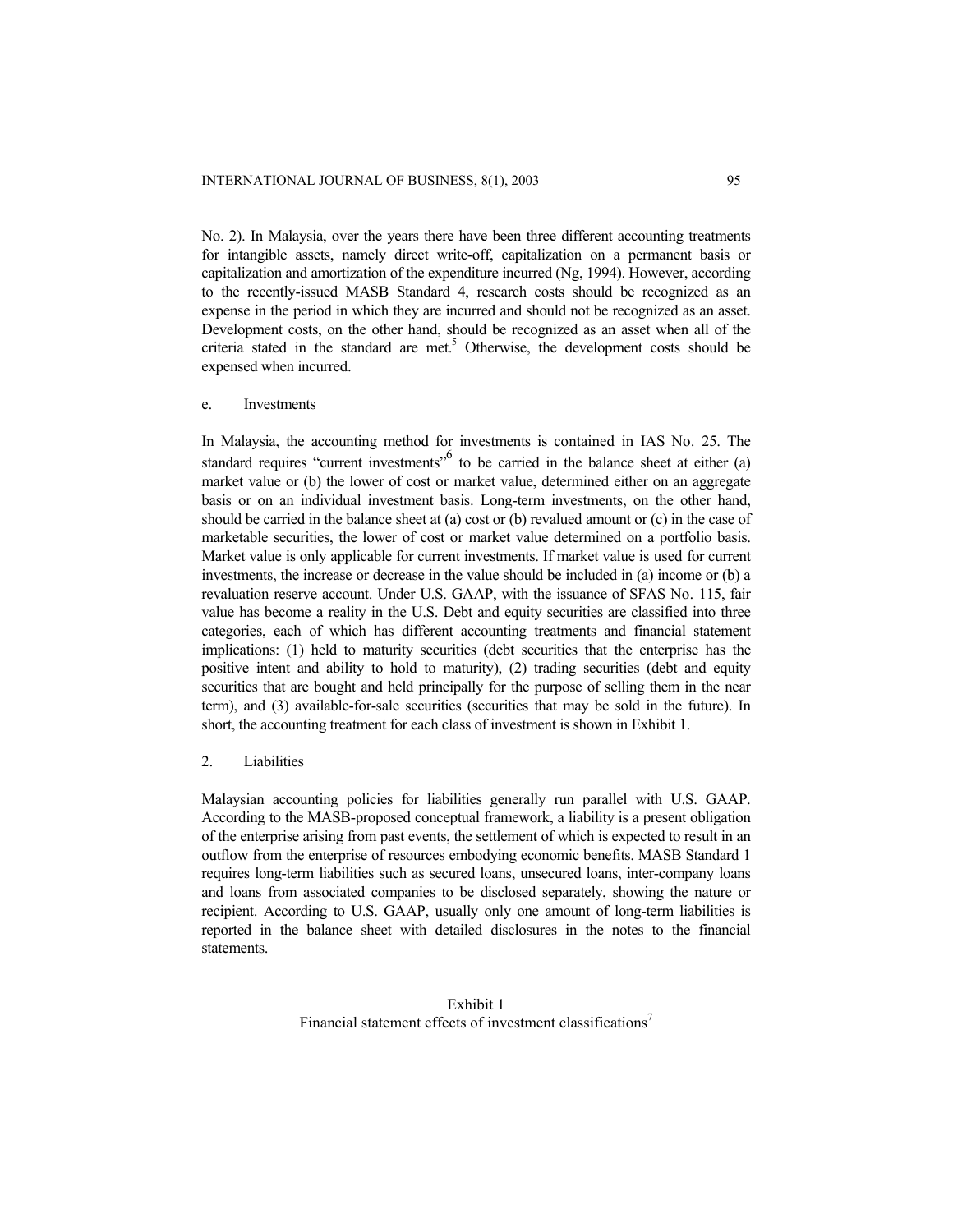| Classification of<br>Investment | <b>Balance Sheet</b><br>Valuation of<br>Investment | Other Balance Sheet and Income Statement<br>Effect                                                   |
|---------------------------------|----------------------------------------------------|------------------------------------------------------------------------------------------------------|
| Held to Maturity                | Amortized Cost                                     |                                                                                                      |
| Trading                         | Fair Value                                         | Unrealized Holding Gains & Losses Included in<br>Earnings                                            |
| Available-for Sale              | Fair Value                                         | Unrealized Holding Gains & Losses Reported<br>Net in a Separate Component of Shareholders'<br>Equity |

## 3. Owners' Equity

Under the MASB-proposed conceptual framework, owners' equity refers to residual interest in the assets of the enterprise after deducting liabilities. The framework subclassifies owners' equity into: (1) funds contributed by shareholders; (2) retained profits; and (3) reserves capital maintenance adjustments. Under U.S. GAAP, stockholders' equity may consist of three components: (1) contributed capital, (2) retained earnings and (3) accumulated other comprehensive income. The third component of shareholders' equity, other comprehensive income, is not addressed by the MASB-proposed conceptual framework.

# 4. Income Determination

MASB Standard 1 and the MASB-proposed conceptual framework are consistent with U.S. GAAP with respect to income determination, as both recognize revenue on an accrual basis. The Malaysian accounting standards also conform to U.S. GAAP in regard to the full disclosure aspect of income determination. The framework requires enterprises to distinguish revenue (arising in the course of ordinary activities) from gains (arising in the course of other business activities). The classification of expenses is also similar to that of U.S. GAAP. The definition of expenses encompasses losses as well as those expenses that arise in the course of ordinary activities.

The above discussion reveals that, in general, there are similarities between U.S. GAAP and MASB standards in the treatment for accounting elements, including assets, liabilities, owners' equity, revenues, expenses and income. However, some differences exist in certain elements of assets including the accounting treatment for doubtful debts, valuation of inventories, revaluation of fixed assets, development costs of intangible assets and valuation. This finding suggests that comparisons of accounting standards of more specific items need to be made in order to further evaluate the differences and their impact, if any, on reported earnings and the financial position of companies in both countries.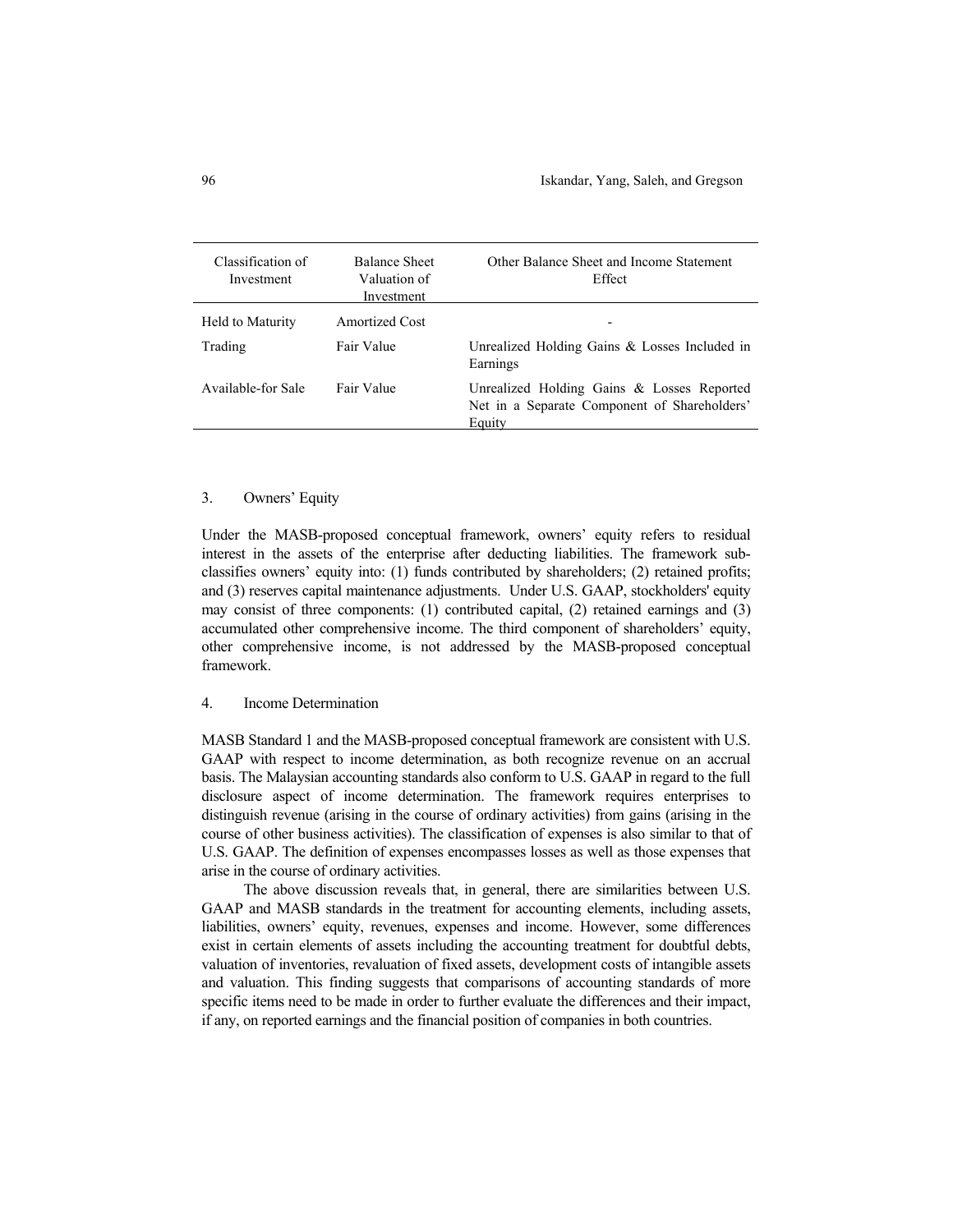# **III. FINANCIAL REPORTING AND ADDITIONAL DISCLOSURE**

The discussion of financial reporting is in two parts. The first part focuses on the components of financial reporting and the second part focuses on the format of financial statements.

#### **A. Components of Financial Reporting**

In accordance with U.S. GAAP, all relevant information should be presented in an unbiased, understandable and timely manner for financial reporting to be effective. However, guidance in this area is not well defined. FASC No. 5 indicates that "a full set of financial statements" is necessary to meet the objective of financial reporting. This full set of financial statements should show a company's (a) financial position at the end of the period, (b) net income for the period, (c) comprehensive income for the period, (d) cash flows during the period and (e) investments by and distributions to owners during the period.

In Malaysia, the 1965 Companies Act as well as MASB standards require a profit and loss account, a balance sheet, a cash flow statement and other supplementary information for financial reporting. A complete set of financial statements in Malaysian standards includes a balance sheet, an income statement, a statement showing either all changes in equity or changes in equity other than those arising from capital transactions with owners and distributions to owners, a cash flows statement and accounting policies and explanatory notes. Hence, with respect to financial reporting components, the U.S. practice is very much the same as the Malaysian practice.

#### **B. Format of Financial Statements**

The format of the U.S. balance sheet varies with the nature and size of a business and the requirements set by regulatory bodies. A balance sheet may be prepared in one of three basic forms: (1) the account form, (2) the report form and (3) the financial position form. In Malaysia, the financial statements are structured to represent the financial position of and the transactions undertaken by an enterprise (MASB Standard 1). Non-current assets are listed first vertically, followed by current assets and current liabilities, to derive the working capital; the financial position form is applied. In the United States, income statements are presented either in single-step or multiple-step form. In Malaysia, MASB Standard 1 recommends that the income statement be presented in a multiple-step format.

In terms of the format of financial statements, results of the comparative analysis indicate that the U.S. format of the balance sheet and income statement is more flexible. Accounting standards in the U.S. allow companies to choose alternative formats of presentation; in Malaysia, however, only one standard format of financial statements is allowed for all companies.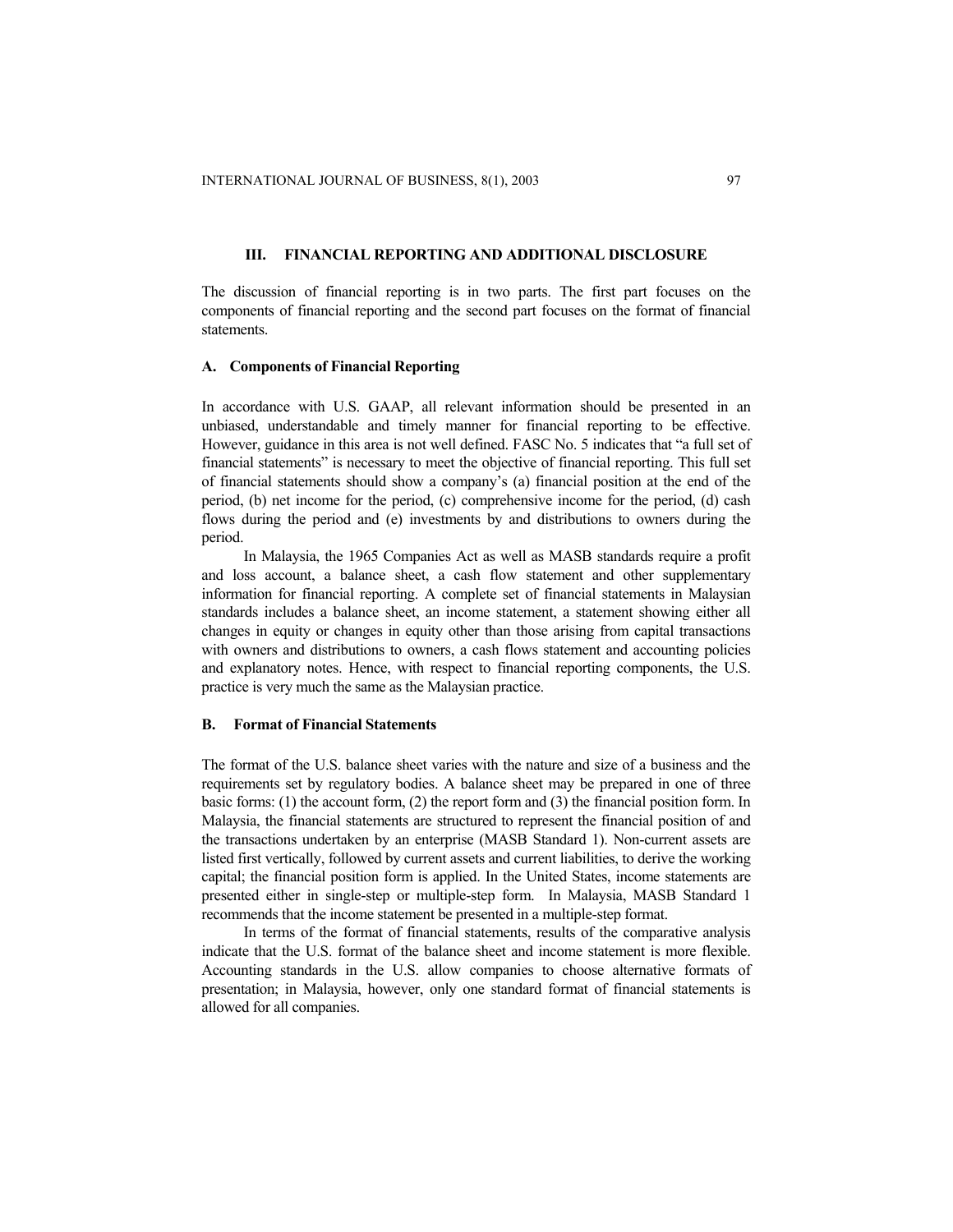#### **C. Supplementary Information and Additional Disclosure**

There are three principal ways by which an additional disclosure is provided in the basic financial statements: (1) parenthetical notations in the body of the statement, (2) notes to the basic financial statements and (3) separate schedules that supplement the basic financial statements. In the United States, the following types of notes are typically included by management as support of the basic financial statements:

- 1. A summary of significant accounting policies. Examples of disclosures of accounting policies required by APB Opinion No. 22 includes those relating to depreciation methods, amortization of intangible assets, inventory pricing methods, the recognition of profits on long-term contracts and the recognition of revenues from leasing operations.
- 2. Additional information supporting summary totals found on the financial statements, usually found on the balance sheet. Notes are sometimes added to provide either quantitative or explanatory information to support the statement amounts. Notes covering short-term borrowing, long-term debts and income taxes provide additional numerical information to support the statement totals. On the other hand, some of the notes that support amounts in the financial statements are primarily descriptive in nature. Employees' retirement plans and profit-sharing plans are described in such additional narrative information.
- 3. Information about items not included in the financial statements. Although an item might not meet the criteria for recognition in the statements, information concerning these items might be relevant to users. Contingency losses and gains are good examples of these types of items. SFAS No. 5 requires that if the incurrence of a loss is "reasonably possible", the contingency should be disclosed in the notes to the financial statements.
- 4. Supplementary information is required by the U.S. FASB or the Securities and Exchange Commission (SEC). The FASB and the SEC both require supplementary information that must be reported in separate schedules. For example, APB Opinion No. 28 requires interim financial reports.

According to MASB Standard 1, the following should be disclosed in the notes to the financial statements:

1. Information about the basis of the preparation of financial statements and specific accounting policies selected and applied to significant transactions and events. The accounting policy section should describe: (i) the measurement basis (or bases) used in preparing the financial statements; and (ii) each specific accounting policy that is necessary for a proper understanding of the financial statements.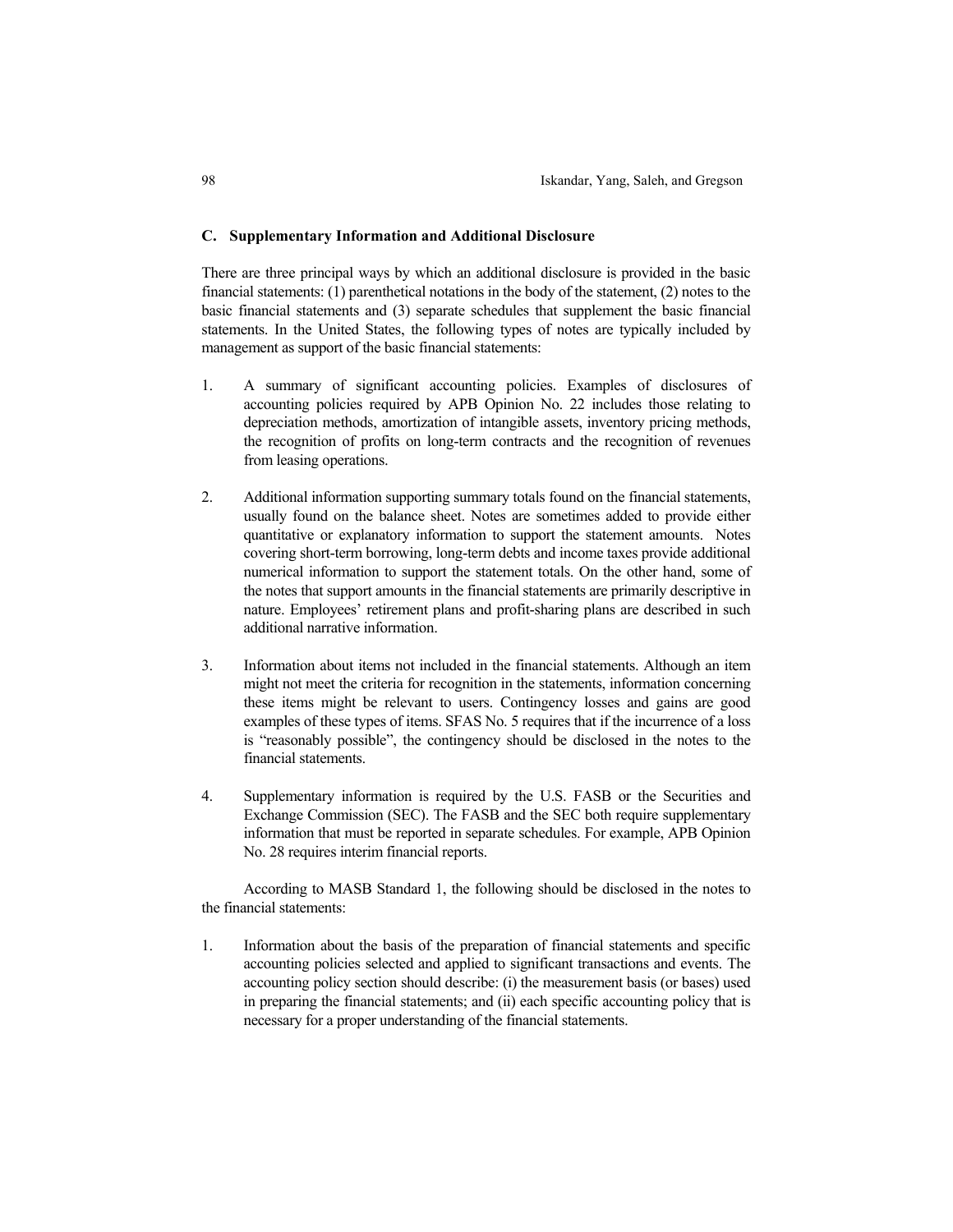- 2. Information required by MASB Standards that is not presented elsewhere in the financial statements, which include (i) the domicile and legal form of the enterprise, its country of incorporation and the address of the registered office (or principal place of business, if different from the registered office), (ii) a description of the nature of the enterprise's operations and its principal, (iii) the name of the parent enterprise and the ultimate parent enterprise of the group and (iv) either the number of employees at the end of the period or the average for the period.
- 3. Additional information, which is not presented on the face of the financial statements, but that is necessary for a fair presentation.

A comparison of supplementary information and additional disclosures of the MASB and U.S. GAAP can be found in Exhibit 2. In essence, supplementary information and additional disclosures are the same under the requirements of both the MASB and U.S. GAAP. Hence, financial statements of companies in U.S. and Malaysia are comparable in this respect.

| Supplementary information and |                             | Required by      | Required by | Typical examples    |
|-------------------------------|-----------------------------|------------------|-------------|---------------------|
| additional disclosures        |                             | <b>U.S. GAAP</b> | <b>MASB</b> |                     |
| 1.                            | Summary of significant      | Yes              | Yes         | Depreciation        |
|                               | accounting policies         |                  |             | policies            |
| $\overline{2}$ .              | Additional information to   | Yes              | Yes         | Inventory           |
|                               | support summary totals      |                  |             | subsidiary schedule |
| 3.                            | Information about items not | Yes              | Yes         | Gain or loss        |
|                               | included in financial       |                  |             | contingency         |
|                               | statements                  |                  |             |                     |
|                               | Supplementary information   | Yes              | Yes         | Quarterly reports   |

# **Exhibit 2**  Supplementary information and additional disclosure in MASB in contrast to U.S. GAAP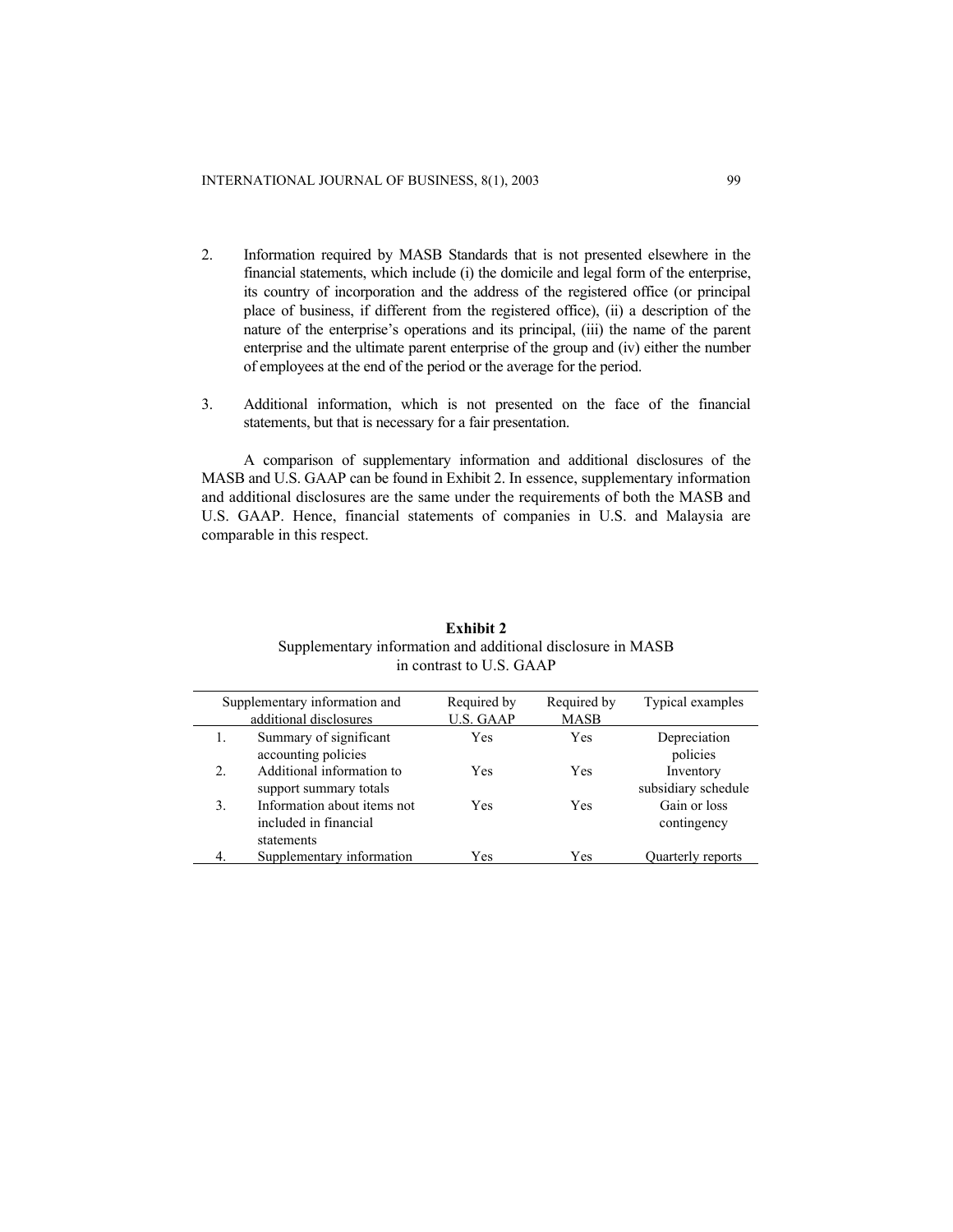#### **IV. CONCLUSION AND IMPLICATIONS**

This study has made a broad comparison between U.S. GAAP and MASB standards to see whether there is any difference in the basic accounting principles, assumptions and elements which underline their financial reporting and the disclosure of financial information. Such comparison is important for users of financial statements, particularly investors, for decision-making purposes. The comparability of financial information enables users to identify the real similarities and differences in economic phenomena because these differences and similarities have not been obscured by the use of noncomparable methods of accounting. Users also require financial statements for a number of periods to establish trends of performance and financial positions of companies within a particular country or in different countries. Hence, consistency in the basis of measurement and presentation of financial effects of accounting information in the financial statements enhances comparability between companies within an industry or between companies in different countries over time.

This study finds no major differences in the basic accounting principles, assumptions and the reporting format between U.S. GAAP and MASB standards. However, the results indicate that some differences in rules regarding specific assets exist, including the measurement of doubtful debts, the concept of market for valuation of inventories and the recognition of research and development costs. Some of the areas that warrant further comparative analysis include the accounting for goodwill, fair value, financial instruments and borrowing costs. Further research is needed to provide guidance to accounting standards setters in terms of the implication on users' economic decision making.

### **NOTES**

- 1. The presentation format of financial statements, for example, used the UK form of summarized profit and loss account supplemented by lengthy notes to the accounts. A vertical-format (rather than a T-account form) was used to present the balance sheet.
- 2. Economic Report 2000, Ministry of Finance, Percetakan Nasional Berhad.
- 3. MASB has released a Discussion Paper for 'A Proposed Framework for the Preparation and Presentation of Financial Statements' in 1998 for public comments. The Proposed Framework is in line with the internationally accepted practice. However it includes additional issues particularly significant to a rapidly developing economy.
- 4. Banks and Financial Institutions reporting are in accordance with 1989 Banking and Financial Institutions Act.
- 5. The criteria for recognition of development cost as an asset: (a) the product or process is clearly defined and the costs attributable to the product or process can be separately identified and measured reliably; (b) the technical feasibility of the product or process can be demonstrated; (c) the enterprise intends to produce and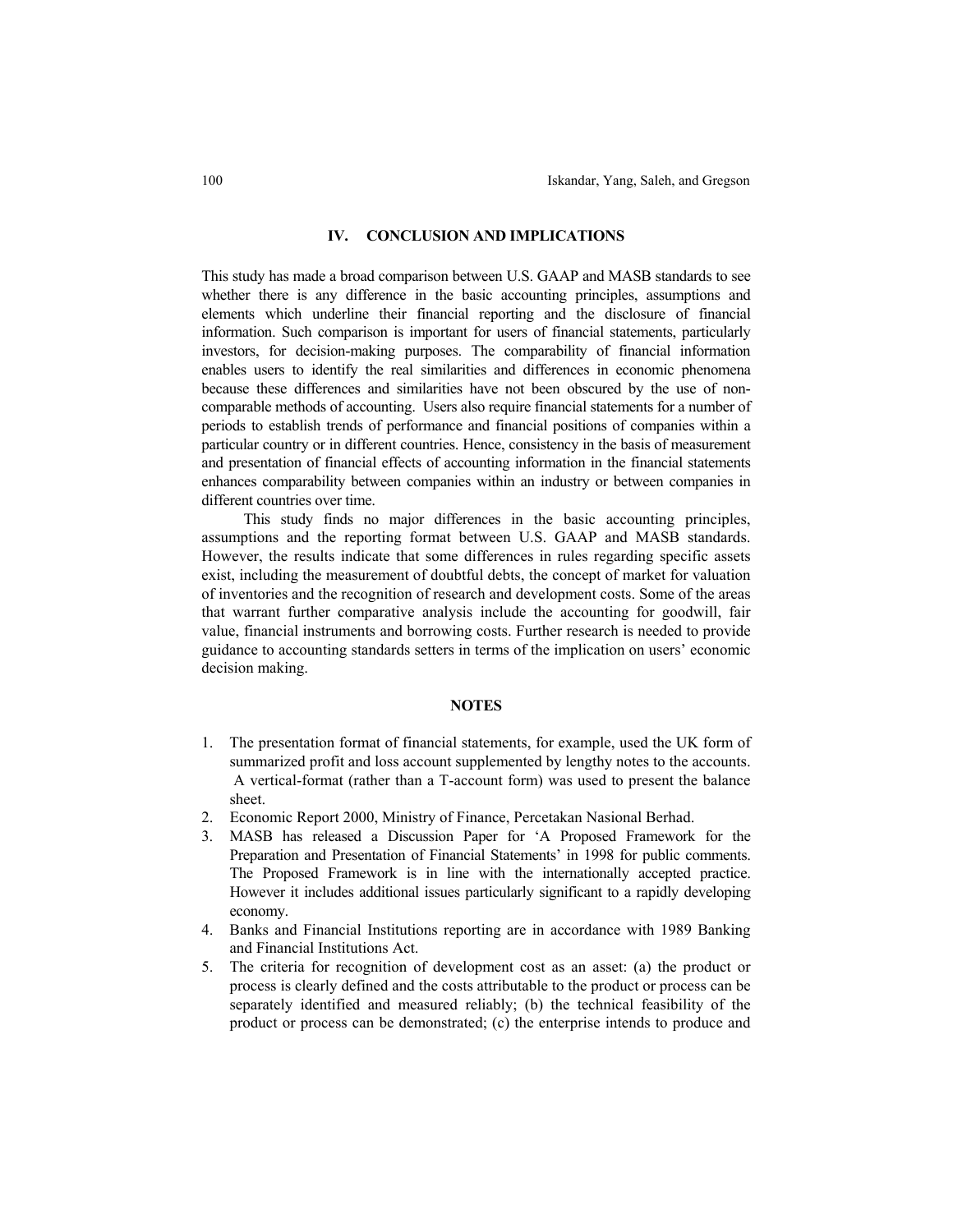market or use the product or process; (d) the existence of a market for the product or process or, if it is to be used internally rather than sold, its usefulness to the enterprise, can be demonstrated; and (e) adequate resources exist, or their availability can be demonstrated, to complete the project and market or use the product or process.

- 6. Investment which is (a) readily realizable (e.g. listed in the stock exchange), and (b) not to be held more than one year
- 7. Adapted from Tanju, 1995, "Fair Value Accounting: A Step in the Right Direction", *National Public Accountant* 40, : 32-36

## **REFERENCES**

Accountants Act, 1967, *International Law Book Services*, Kuala Lumpur, Malaysia.

- American Institute of Certified Public Accountants, 1970, Basic Concepts and Accounting Principles Underlying Financial Statements of Business Enterprises. *Accounting Principal Board Statement No. 4*, New York, NY: AICPA.
- American Institute of Certified Public Accountants, 1970, Intangible Assets, *Opinions of the Accounting Principal Board No. 17*. New York, NY: AICPA.
- American Institute of Certified Public Accountants, 1972, Disclosure of Accounting Policies, *Opinions of the Accounting Principal Board No. 22*, New York, NY: AICPA.
- American Institute of Certified Public Accountants, 1973, Interim Financial Reporting, *Opinions of the Accounting Principal Board No. 28*, New York, NY: AICPA.
- Companies Act, 1965, International Law Book Services, Kuala Lumpur, Malaysia.
- Financial Accounting Standards Board, 1974, Accounting for Research and Development Costs*, Statement of Financial Accounting Standards No. 2*, Stamford, CT: FASB.
- Financial Accounting Standards Board, 1975, Accounting for Contingencies, *Statement of Financial Accounting Standards No. 5*, Stamford, CT: FASB.
- Financial Accounting Standards Board, 1980, Qualitative Characteristics of Accounting Information, *Statement of Financial Accounting Concepts No. 2*, Stamford, CT: FASB.
- Financial Accounting Standards Board, 1984, Recognition and Measurement in Financial Statements of Business Enterprises, *Statement of Financial Accounting Concepts No. 5*, Stamford, CT: FASB.
- Financial Accounting Standards Board, 1993, Accounting for Certain Investments in Debt and Equity Securities, *Statement of Financial Accounting Standards No. 115*, Stamford, CT: FASB.
- Financial Accounting Standards Board, 1995, Accounting for the Impairment of Long-Lived Assets and for Long-Lived Assets to be Disposed Of, *Statement of Financial Accounting Standards No. 121*, Stamford, CT: FASB.
- Financial Accounting Standards Board, 2001, Goodwill and Other Intangible Assets, *Statement of Financial Accounting Standards No. 142*, Stamford, CT: FASB.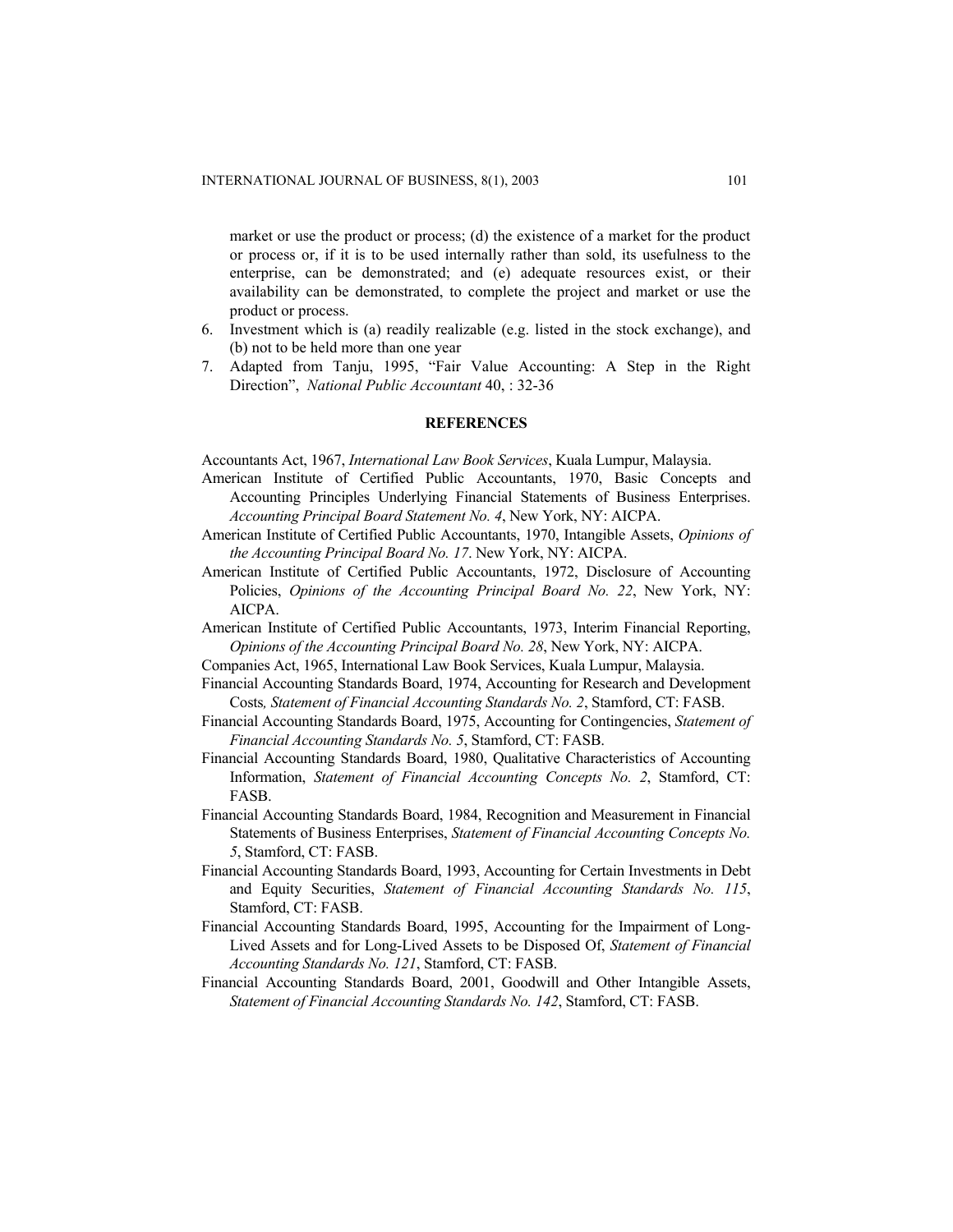- Financial Statements of Business Enterprises, *Statement of Financial Accounting Concepts No. 5*, Stamford, CT: FASB.
- International Law Book Services, *Banking and Financial Institutions Act, 1989*, Kuala Lumpur, Malaysia.

International Law Book Services, *Islamic Banking Act, 1983*, Kuala Lumpur, Malaysia.

- International Law Book Services, *Securities Industry Act, 1983*, Kuala Lumpur, Malaysia.
- International Law Book Services, *Securities Commission Act, 1993*, Kuala Lumpur, Malaysia.
- *Malaysian Accounting Standard Board, 1999*, A Proposed Framework for the Preparation and Presentation of Financial Statements, MASB Discussion Paper 1, Kuala Lumpur, Malaysia.
- Malaysian Accounting Standard Board, 1999, Borrowing Costs, *MASB Exposure Draft 19*, Kuala Lumpur, Malaysia.
- Malaysian Accounting Standard Board, 1999, Construction Contracts, *MASB Standard 7*, Kuala Lumpur, Malaysia.
- Malaysian Accounting Standard Board, 1999, Foreword to MASB Standards and Other Technical Pronouncements, MASB. Kuala Lumpur, Malaysia.
- Malaysian Accounting Standard Board, 1999, *Inventories, MASB Standard 2*, Kuala Lumpur, Malaysia.
- Malaysian Accounting Standard Board, 1999, Presentation of Financial Statements, *MASB Standard 1*, Kuala Lumpur, Malaysia.
- Malaysian Accounting Standard Board, 1999, Research and Development, *MASB Standard 4*, Kuala Lumpur, Malaysia.
- Malaysian Accounting Standard Board, 2000, Depreciation Accounting, *MASB Standard 14*, Kuala Lumpur, Malaysia.
- Malaysian Accounting Standard Board, 2000, Property, Plant and Equipment, *MASB 15*, Kuala Lumpur, Malaysia.
- Malaysian Accounting Standard Board, 2000, Revenue, *MASB Standard 9*, Kuala Lumpur, Malaysia.
- Malaysian Accounting Standard Board, 2001, Segment Reporting, *MASB 22*, Kuala Lumpur, Malaysia.
- Malaysian Association of Certified Public Accountants, 1988, Accounting for Investments, *International Accounting Standards 25*, Kuala Lumpur, Malaysia.
- Malaysian Association of Certified Public Accountants, 1988, Capitalization of Borrowing Cost, *International Accounting Standards 23*, Kuala Lumpur, Malaysia.
- Malaysian Association of Certified Public Accountants, 1988, Depreciation Accounting, *International Accounting Standards 4*, Kuala Lumpur, Malaysia.
- Malaysian Association of Certified Public Accountants, 1988, Property, Plant and Equipment, *International Accounting Standards 1*, Kuala Lumpur, Malaysia.
- Malaysian Association of Certified Public Accountants, 1988, Reporting Financial Information by Segment, *International Accounting Standards 14*, Kuala Lumpur, Malaysia.
- Malaysian Association of Certified Public Accountants, 1988, Revenue Recognition,